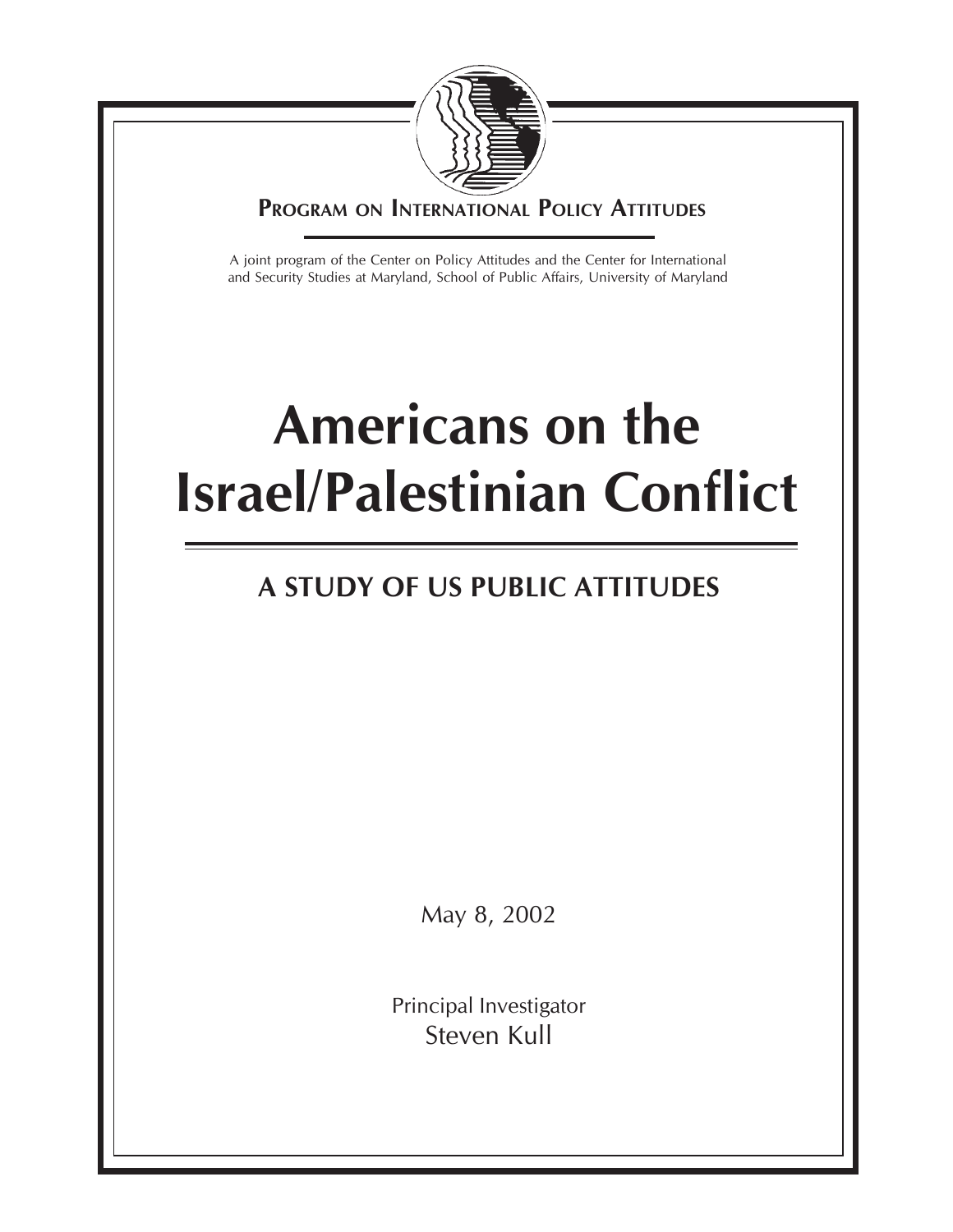# **OVERVIEW**

To explore US public attitudes on the Israel-Palestinian conflict, the Program on International Policy Attitudes conducted an in-depth study that included: a review of existing polling from other organizations, focus groups in Chicago and Baltimore, and a nationwide poll of 801 randomly selected Americans May 1-5 (margin of error plus or minus 3.5-4%).

A unique feature of the poll was that for some issues PIPA consulted with the Embassy of Israel and the Palestinian Mission at the UN, developing a series of questions in which the Israeli and Palestinian positions were presented and then evaluated.

Some key findings:

- A majority of Americans say they blame both sides equally for the failure to reach peace and express equal levels of frustration for each side.
- A very strong majority thinks that US policy should be even-handed in the Israel-Palestinian conflict. Only a small minority believes that this is true of current US policy, while a clear majority feels that it favors Israel.
- A strong majority backs President Bush's initiative calling for Israelis to withdraw their forces from Palestinian towns. More than four out of five Americans support the idea of an international conference.
- Majorities favor the US putting greater pressure on both Israel and the Palestinians by withholding aid.
- A majority is critical of Israel's recent military actions in the West Bank and believes that they have increased the probability of further attacks against Israeli civilians.
- An overwhelming majority rejects the idea that Palestinian attacks on Israeli civilians

are a legitimate means of resisting Israeli occupation.

- A very strong majority would support US participation in a peacekeeping operation to monitor and enforce a peace agreement, if it is a UN-sponsored, multilateral operation.
- A strong majority favors the UN playing a major role in trying to resolve the Israel-Palestinian conflict.

# **FINDINGS**

# *Even-Handed Evaluation of Israelis and Palestinians*

**1** A majority of Americans say they blame both sides equally for the failure to reach peace and express equal levels of frustration with each **A majority of Americans say they blame both sides equally for the failure to reach peace side. Half express equal levels of sympathy. Of the remainder, one in three or less take a more favorable view of the Israelis, while significantly fewer take a more favorable view of the Palestinians. Mean ratings favor the Israelis, but only by a modest margin. Only a small minority view Israel's conflict with the Palestinians as similar to America's war on terrorism.**

Numerous polls have asked respondents whether they blame the Israelis or Palestinians more, or with which side they have more sympathy. Given only these two options, a strong plurality has expressed a more favorable view of the Israelis. But large percentages of respondents in these polls—sometimes more than half—have not answered either way, suggesting widespread discomfort with the question. For example, an April 16 Fox News poll asked, "Who do you think is more to blame for the failure to reach peace in the Middle East: the Israelis or the Palestinians?" A remarkable 55% refused to answer. Of the 45% that did, 12% blamed the Israelis more and 33% the Palestinians.

When PIPA reasked the Fox News question cited above about blame for the failure to reach peace, it offered the additional response option of "both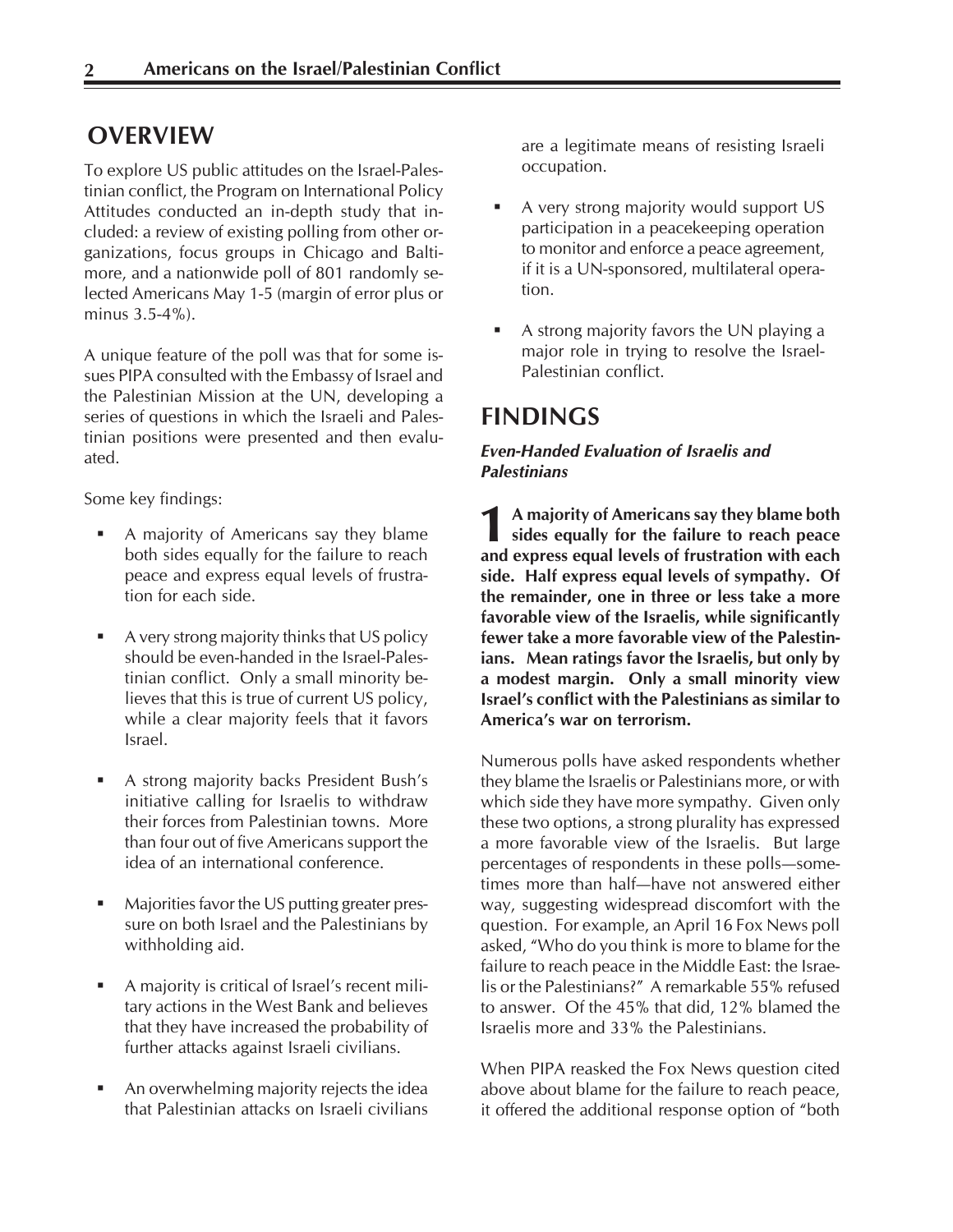sides about equally." The percentage refusing to answer the question dropped from 55% to just 5%. Most striking, a majority of 58% chose the new response option of "both sides about equally." Of the remainder, 29% blamed the Palestinians more, while 7% blamed the Israelis more.



In the current poll respondents were also asked how much *frustration* they felt with each side, as well as how much *sympathy* they felt. They were asked to rate each side independently and were given a scale of 0 to 10, with 0 meaning low frustration or sympathy and 10 meaning a very high level.

Respondents were quite even-handed. On the frustration scales, 55% gave scores that were exactly equal (48%) or within one point (7%). On the sympathy scales, 49% gave scores that were exactly equal (41%) or within one point (7%). (Percentages do not add up exactly due to rounding.)

Of the remainder, the gap on frustration was fairly narrow, with 21% expressing more frustration with the Palestinians and 14% with the Israelis. Somewhat more gave a higher score for sympathy with Israel (34%) than for the Palestinians (10%).

When all the scores were combined, the average scores were favorable to Israel, but by a fairly modest margin. On frustration, Israel scored a 5.4 while the Palestinians scored a 5.8. On sympathy, Israel scored a mean of 5.7 while the Palestinians scored a 4.3.

Asked whether the Israelis and Palestinians "have

been too willing to compromise, too unwilling to compromise, or about right," 41% rated both sides equally, 35% rated the Palestinians as more unwilling and 8% rated the Israelis as more unwilling.

# **Conflict Not Viewed as Part of War on Terrorism**

Consistent with the majority's resistance to attributing blame to one side, only a small minority saw Israel's conflict with the Palestinians as like the war on terrorism. As shown below, when offered three options for framing the conflict, only 17% chose to compare it to the war on terrorism.



An April CBS News poll did find that 59% agreed with a statement that made a direct comparison between Israel's actions and the US war on terrorism. But, though Americans may agree that there is some parallel, they do not see the war on terrorism as the best way to describe the conflict.

# *Support for More Even-Handed US Policy*

**2 A very strong majority thinks that US policy should be even-handed in the Israel-Palestinian conflict and only a small minority believes that this is true of current US policy, while a clear majority feels that it favors Israel. Consistent with this even-handed orientation, if the Palestinians do come to a peace agreement with Israel, a majority favors equalizing the amount of aid that the US gives to each side.**

Consistent with their even-handed view of the parties to the conflict, a very strong majority thinks that the US should take an even-handed approach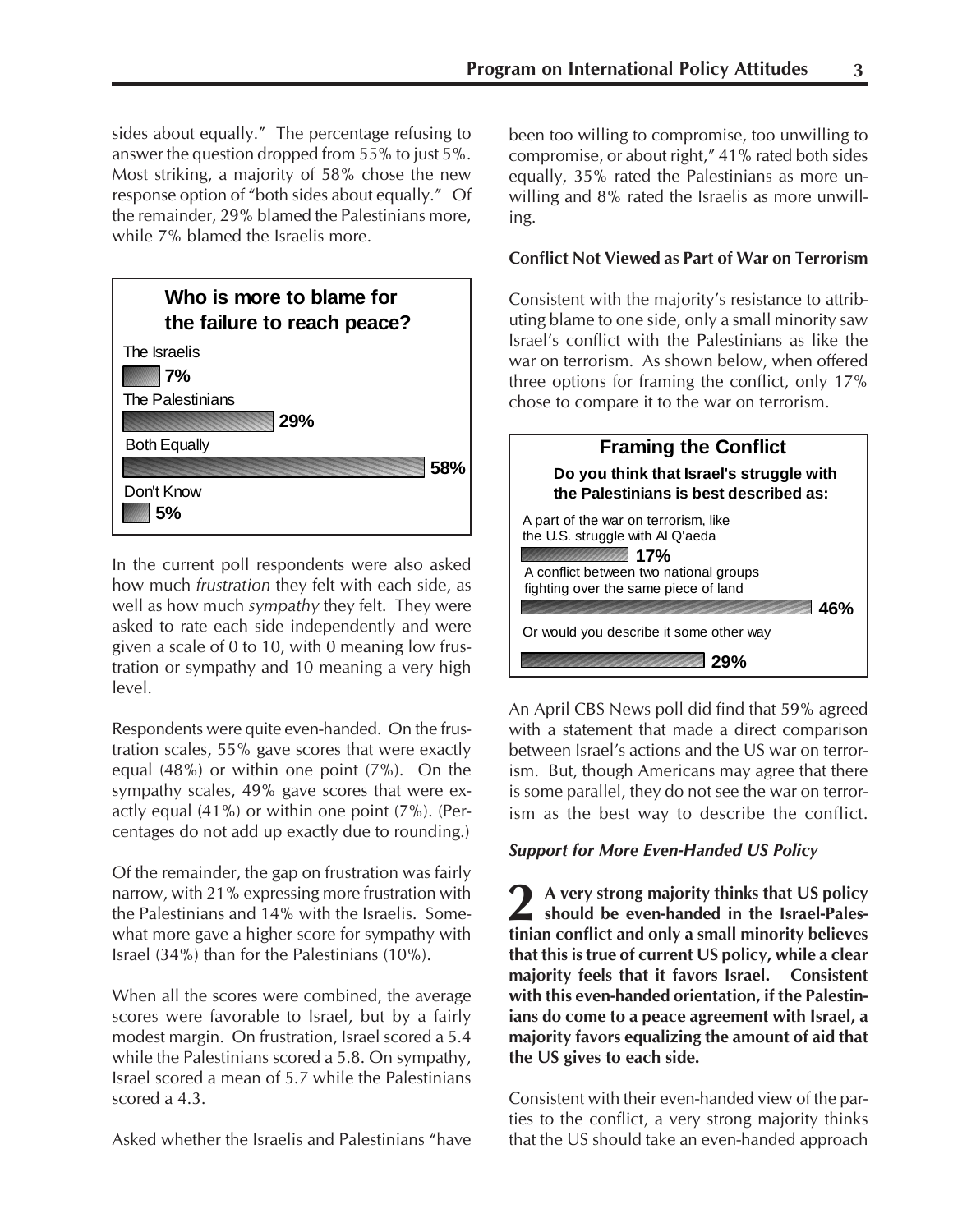to the conflict. As shown below, when asked which side the US should take, a strong majority of 67% said that the US should not take either side, while 22% said the US should take Israel's side and just 3% the Palestinians' side.

Perhaps most significant, only a small minority (22%) said that the US is taking such an evenhanded approach. Rather, a clear majority (58%) said that the US is favoring Israel. Four percent said the US favors the Palestinian side and 16% said they did not know.



Consistent with this even-handed orientation, a majority is ready to equalize the amount of aid the US gives Israel and the Palestinians. "If the Palestinians come to terms with Israel in a peace agreement," 57% said that the US should then "equalize the amount of aid it gives to Israel and to the Palestinians," while 22% preferred to see "the US continue to give Israel more." A large percentage (17%) did not answer the question.

#### *Strong Support for Bush Initiatives*

**3** A very strong majority supports President<br>Bush's recent efforts to reduce the level of **Bush's recent efforts to reduce the level of conflict. A very strong majority thinks that September 11th has heightened the importance of the Israeli-Palestinian conflict. A strong majority backs Bush's initiative calling for Israel to withdraw its forces from Palestinian towns. An overwhelming majority supports Secretary of State Colin Powell's meeting with Yasser Arafat, and an even larger majority supports the idea of an international conference. Recent polling also shows overwhelming approval of Bush expressing support for a Palestinian state.**

Contrary to much criticism on op-ed pages around the country, and despite the failure to achieve a breakthrough, a very strong majority is supportive of President Bush's having gotten more deeply involved in the problem of the Middle East. Asked, "Overall, do you think that President Bush did the right thing or made a mistake recently by getting involved in trying to reduce the level of conflict between Israel and the Palestinians?" 70% said that he did the right thing, while just 23% saw it as a mistake.

Some of this support may be related to the belief that since September  $11<sup>th</sup>$  the Israel-Palestinian conflict has become more important—though, arguably, given the war in Afghanistan and the new priorities of a global war on terrorism, one might conclude that the Middle East conflict is relatively less important. But in the current poll, 73% said that "the events of September  $11<sup>th</sup>$  have made the conflict between the Israelis and the Palestinians more important," while just 12% said that it has become less important.

Americans do not seem to concur with those who believe that presidents should not get too deeply involved in Middle East negotiations. Asked, "Thinking back, do you think that President Clinton did the right thing or made a mistake by getting as involved as he did in trying to make peace between Israel and the Palestinians?" 59% said that he did the right thing, while just 30% said he made a mistake.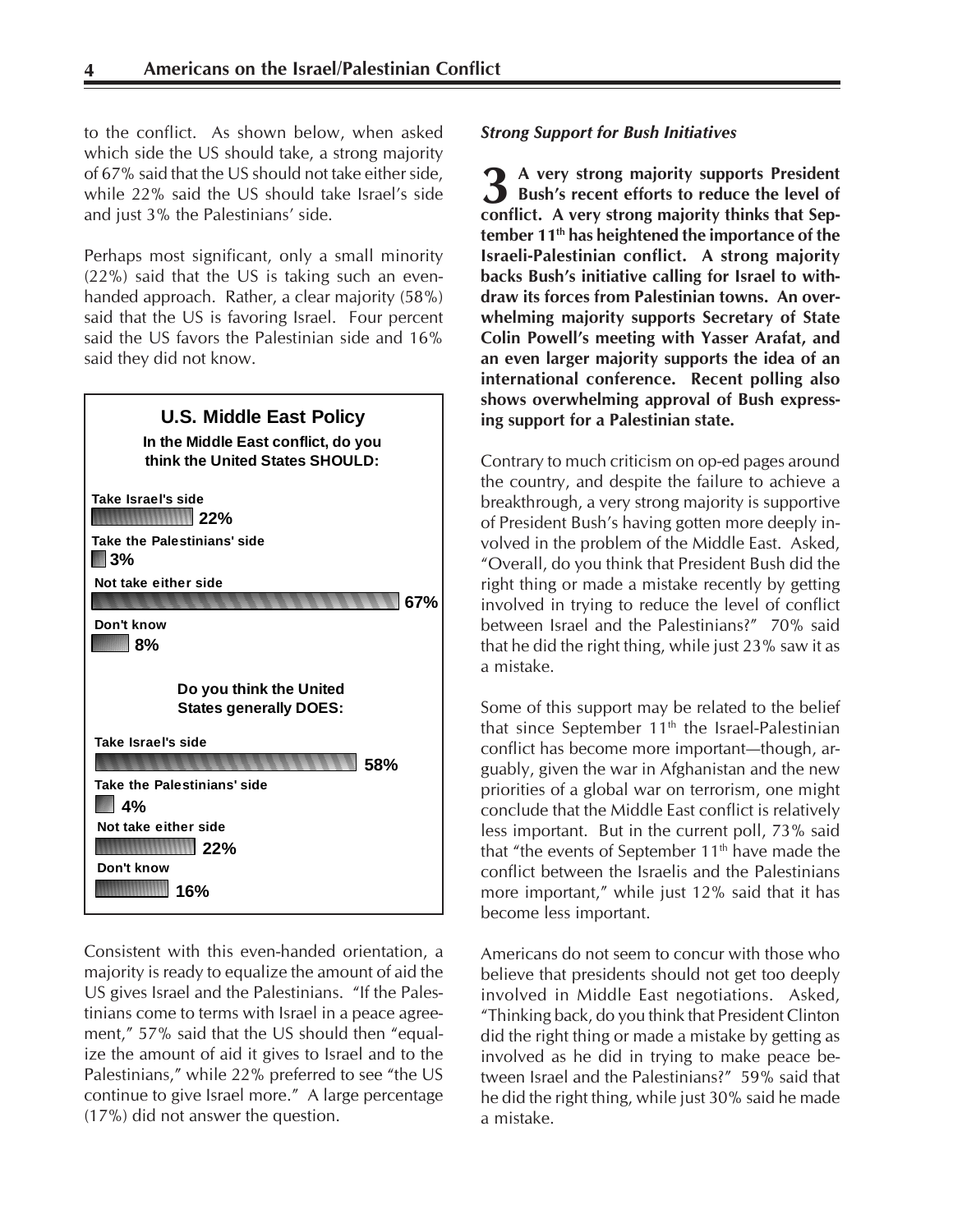#### **Approval of Call for Israeli Withdrawal**

A strong 63% said they approved of President Bush's April demand "that Israel withdraw its troops from the Palestinian towns it recently took over." Twenty-six percent disapproved. This level of support is down from the 71% approval found in an April 5-7 Gallup poll that asked a similar question shortly after his Rose Garden speech. Support may be down a bit due to his lack of success in producing results.

#### **Approval of Meeting With Yasser Arafat**

Despite the negative image of Yasser Arafat that has been recorded in numerous polls, an overwhelming majority approved of US diplomatic contacts with him. Asked, "In April, Secretary of State Colin Powell met with Palestinian leader Yasser Arafat. Do you approve or disapprove of Secretary Powell meeting with Yasser Arafat?" 78% approved and 15% disapproved.

#### **Approval of International Conference**

An overwhelming majority approves of the recent initiative to hold an international conference. Respondents were presented the following question. "As you may know, the US, together with the European Union, Russia and the UN, have agreed to hold a major international conference to try to help resolve the conflict between Israel and the Palestinians. Do you think this is a good idea or not a good idea?" Eighty-two percent said they thought it was a good idea, while just 12% thought it was not.



#### **Approval of Call for Palestinian State**

In November 2001 PIPA asked, "President Bush has said that there ought to be a Palestinian state, provided that it recognizes the right of Israel to exist. Do you support or do you oppose this position?" An overwhelming 77% approved.

#### *Support for Putting Greater Pressure on Both Israel and the Palestinians*

**4** Majorities favor the US putting greater pressure on both Israel and the Palestinians. If Israel does not fully withdraw its troops from the **Majorities favor the US putting greater pressure on both Israel and the Palestinians. If West Bank areas it took over recently, a majority favors the US telling Israel not to use US-provided battlefield weapons for these operations. If the Israelis and Palestinians continue to refuse to declare a ceasefire and return to the negotiating table, strong majorities support the US saying that it will reduce the aid it provides to both the Palestinians and Israel, and that it will withhold spare parts for advanced weapon systems the US has given to Israel. A plurality would favor saying that the US would stop dealing with Yasser Arafat.**

Majorities favor putting greater pressure on both Israel and the Palestinians. Asked, "If Israel does not fully withdraw its troops from the towns it recently took over, do you favor or oppose telling Israel not to use US-provided battlefield weapons in these operations?" 52% said that they favored the idea while 35% were opposed (don't know, 12%).

As shown below, if the Israelis and the Palestinians refuse to respond to the US call for them to declare a ceasefire and return to the negotiating table, strong majorities would favor the US saying that it will reduce aid to both the Israelis (61%) and the Palestinians (63%). Half the sample in each case was also told the amount of the aid that goes to Israel (3 billion dollars) and to the Palestinians (80 million dollars). This information had no significant effect on the responses.

To apply pressure, a strong majority (64%) also favored the US saying that it would withhold spare parts for some of the advanced weapons the US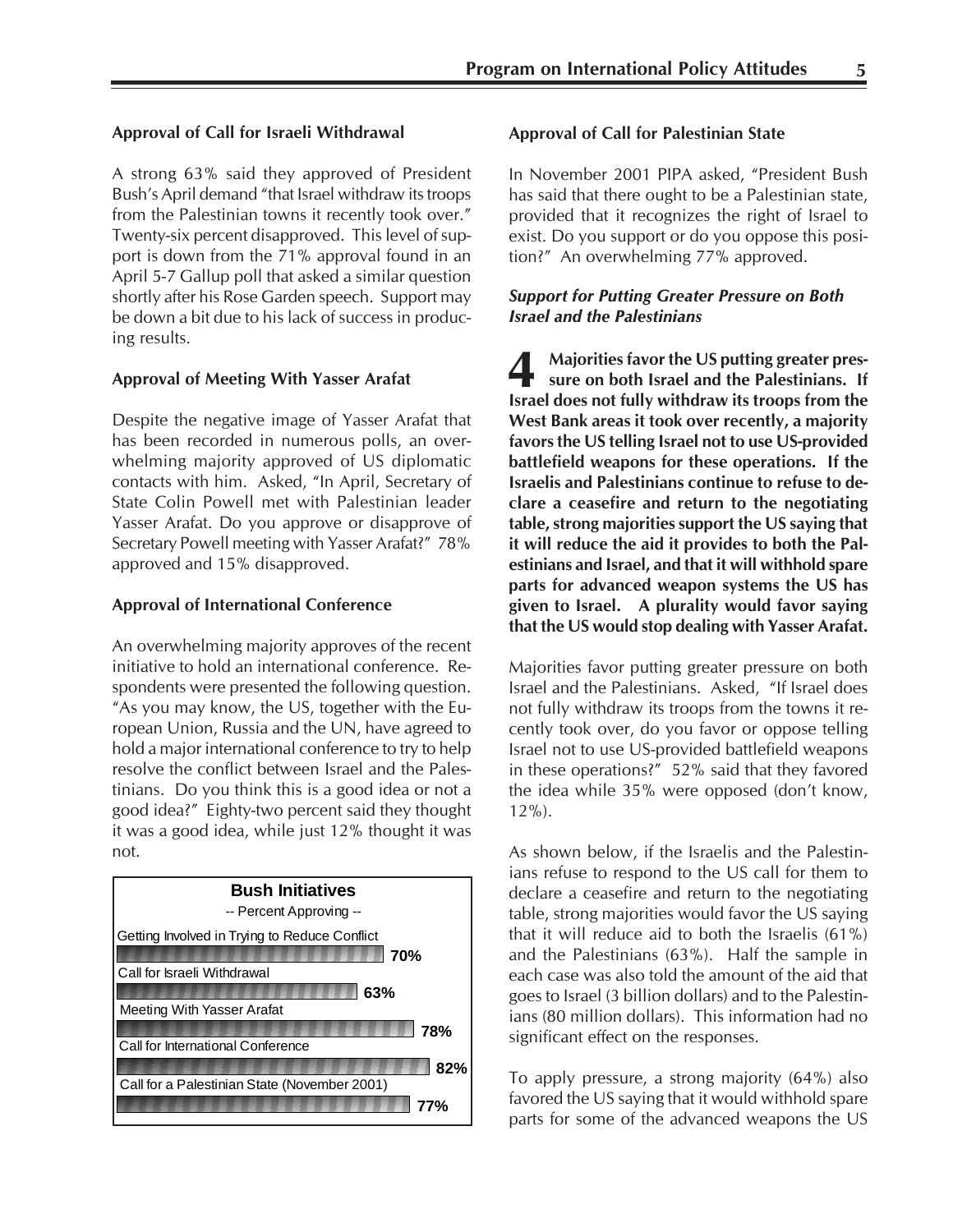

has given Israel. However, only 50% favored the US saying that it would no longer deal with Arafat, while 41% were opposed to this idea.

#### *Criticism of Recent Israeli Military Action*

**5** A majority is critical of Israel's recent military actions in the West Bank and believes **A majority is critical of Israel's recent milithat they have increased the probability of further attacks against Israeli civilians. A majority believes that Israeli troops were not only seeking to root out terrorists, but were also seeking to punish the general Palestinian population. This assessment held constant both before and after hearing Israeli and Palestinian positions on this issue. An overwhelming majority believes that Israel should allow the UN to investigate the Israeli military operation in Jenin.**

A strong majority is critical of Israel's recent military actions in the West Bank. As noted above, 63% approved of Bush's call for Israeli withdrawal, and if the Israelis do not withdraw, 52% favored telling Israel to not use US-provided weapons in these operations.

Americans perceive Israel's actions as self-defeating. Asked, "Do you think that the recent Israeli military intervention in the West Bank has increased or decreased the likelihood of further suicide bombings against Israeli civilians?" 62% said they increased them, while just 15% said they decreased them. Five percent volunteered that they made no difference and 17% did not know.

A key issue is whether Israel's actions are, as Israel claims, simply meant to root out the terrorists' infrastructure there, or if Israel is also trying to punish the general Palestinian population—something that would be a violation of international law. When respondents were initially presented this question, a majority said they believed that Israel has been trying to punish the population. Thirtysix percent said they believed that the Israelis "have only been trying to root out terrorists, though they may have hurt some civilians unintentionally." However, 55% said they have been either "primarily trying to punish the population" (21%) or "primarily trying to root out terrorists, but in some cases have also tried to punish the population" (34%).

Naturally the question arises, what if Americans were given the opportunity to hear both sides of this issue—would it have an effect on their views one way or the other? To find out, PIPA consulted with representatives from the Embassy of Israel and the Palestinian mission at the UN to develop the best presentation of their positions on this issue. Near the end of the questionnaire (so as not to affect other responses), respondents were read each argument and asked to evaluate how convincing they found each one. As shown below, 52% found the Israeli argument convincing while 53% found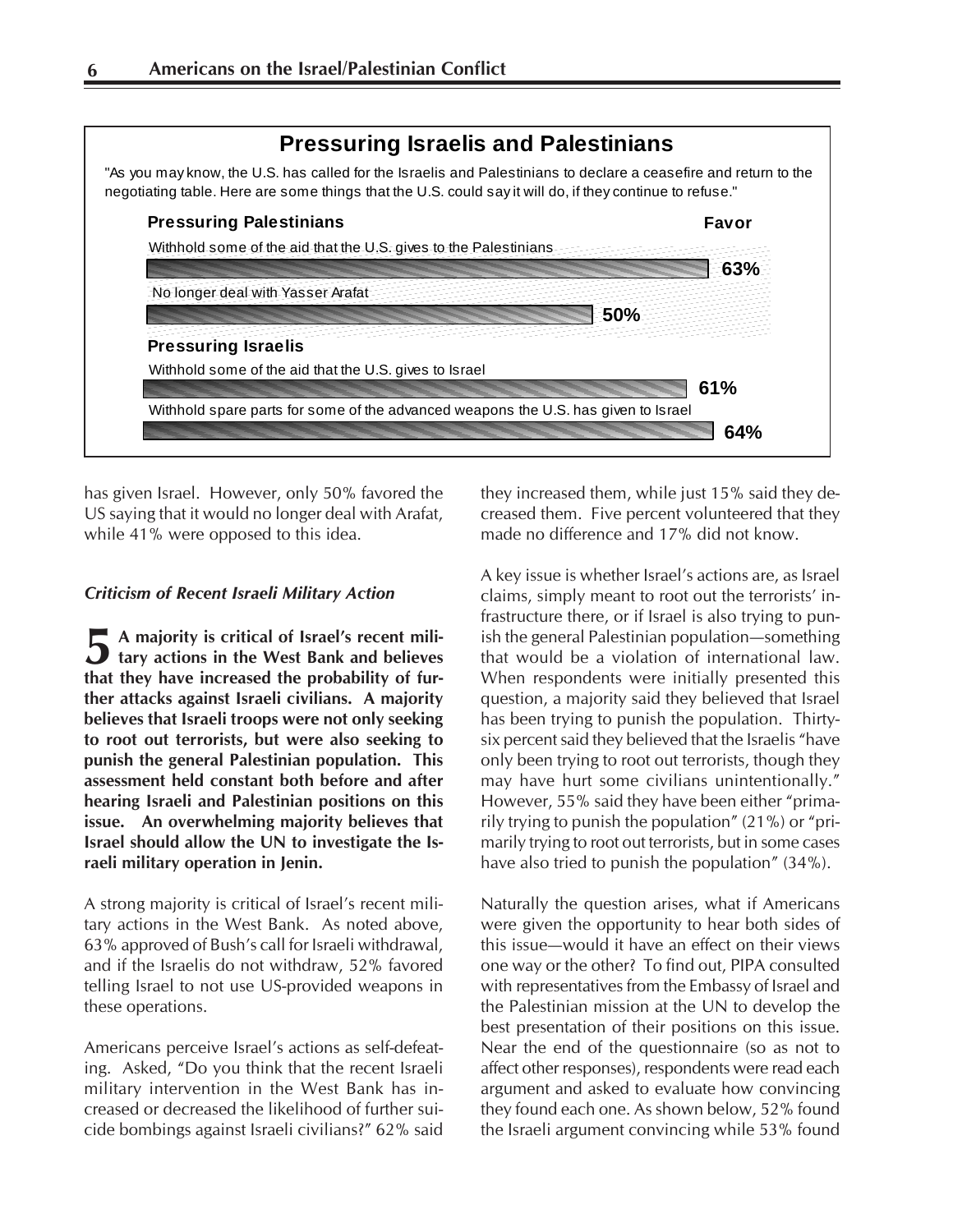| Israeli Argument<br>(Written in consultation with Israeli Embassy)                                                                                                                                                                                                                                                                                                                                                                                                                                                                                                                                      | <b>Palestinian Argument</b><br>(Written in consultation with Palestinian UN mission)                                                                                                                                                                                                                                                                                                                                                                                                                                                                                                                        |            |                                         |     |  |  |
|---------------------------------------------------------------------------------------------------------------------------------------------------------------------------------------------------------------------------------------------------------------------------------------------------------------------------------------------------------------------------------------------------------------------------------------------------------------------------------------------------------------------------------------------------------------------------------------------------------|-------------------------------------------------------------------------------------------------------------------------------------------------------------------------------------------------------------------------------------------------------------------------------------------------------------------------------------------------------------------------------------------------------------------------------------------------------------------------------------------------------------------------------------------------------------------------------------------------------------|------------|-----------------------------------------|-----|--|--|
| To capture the organizers of terrorist attacks that killed<br>scores of Israeli civilians, Israeli forces had no choice<br>but to seek out the terrorists. Israel was forced to do<br>this because the Palestinian Authority has reneged<br>on its own commitment to prevent terrorism. The<br>Israeli forces had orders to avoid hurting civilians and<br>to surgically target the terrorists. The extensive<br>damage that occurred was in the context of difficult<br>house-to-house fighting. Israel only acted like the US<br>in Afghanistan in seeking out terrorists who murder<br>its citizens. | Israeli forces have killed women and children, bulldozed<br>entire neighborhoods crushing the people living there,<br>fired missiles into densely populated areas, blocked<br>access of ambulances, and cut off electricity and water<br>to whole towns for long periods. The Red Cross has<br>declared that Israel has violated the Geneva conven-<br>tions, UN agencies have protested Israeli actions, and<br>the UN has created a fact-finding team which Israel is<br>resisting. Clearly these actions are designed to hurt<br>innocent Palestinian civilians, not just to target terrorist<br>groups. |            |                                         |     |  |  |
| Convincing                                                                                                                                                                                                                                                                                                                                                                                                                                                                                                                                                                                              | 52%                                                                                                                                                                                                                                                                                                                                                                                                                                                                                                                                                                                                         | Convincing | 53%                                     |     |  |  |
| Conclusion                                                                                                                                                                                                                                                                                                                                                                                                                                                                                                                                                                                              |                                                                                                                                                                                                                                                                                                                                                                                                                                                                                                                                                                                                             |            | <b>Before Arguments After Arguments</b> |     |  |  |
| The Israelis have only been trying to root out terrorists,<br>though they may have hurt some civilians unintentionally                                                                                                                                                                                                                                                                                                                                                                                                                                                                                  |                                                                                                                                                                                                                                                                                                                                                                                                                                                                                                                                                                                                             |            | 36%                                     | 30% |  |  |
| The Israelis have been primarily trying to punish the population                                                                                                                                                                                                                                                                                                                                                                                                                                                                                                                                        |                                                                                                                                                                                                                                                                                                                                                                                                                                                                                                                                                                                                             |            | 21%                                     | 21% |  |  |
| The Israelis have been primarily trying to root out terrorists,<br>but in some cases have also tried to punish the population                                                                                                                                                                                                                                                                                                                                                                                                                                                                           |                                                                                                                                                                                                                                                                                                                                                                                                                                                                                                                                                                                                             |            | 34%                                     | 37% |  |  |

# **On Recent Military Action in the West Bank**

the Palestinian argument convincing. When asked after hearing the arguments, the percentage saying that Israel was only trying to root out terrorists slipped 6% to 30%, while the percentage saying that the Israel was at least sometimes punishing the population rose to 58%.

#### **UN Investigation of Jenin Operation**

An overwhelming majority 76% says that Israel should allow the UN to investigate Israel's military operation in Jenin. Just 15% were opposed. Support was equally high when respondents were told that Israel has not allowed the UN team to conduct the investigation.

#### *Palestinian Attacks on Civilians Seen as Unjustifiable*

**6** An overwhelming majority rejects the idea<br>that Palestinian attacks on Israeli civilians<br>are a legitimate means of resisting Israeli occu-**An overwhelming majority rejects the idea that Palestinian attacks on Israeli civilians pation, after hearing arguments on both sides of this question. If the Palestinians refrain from such attacks and limit themselves to nonviolent forms of protest, then the percentage willing to put more**

# **pressure on Israel to make more compromises would rise from a moderate to an overwhelming majority.**

While a moderately strong majority is critical of Israeli actions against Palestinian towns, an overwhelming majority rejected the argument made by some Palestinians (though not by the Palestinian Authority, which officially rejects terrorism) that attacks on Israeli civilians are a legitimate means of resisting Israeli occupation.

Respondents were presented a position in support of the view that such attacks are legitimate. This argument was developed by studying Palestinian and pro-Palestinian sources that take positions defending such attacks. The Israeli position was developed in consultation with the Embassy of Israel. The position that such attacks are justifiable was found convincing by just 42%, while the opposing position was found convincing by an overwhelming 78%.

When asked—after evaluating both positions whether they thought such attacks are justifiable or not, an overwhelming 76% said they are not.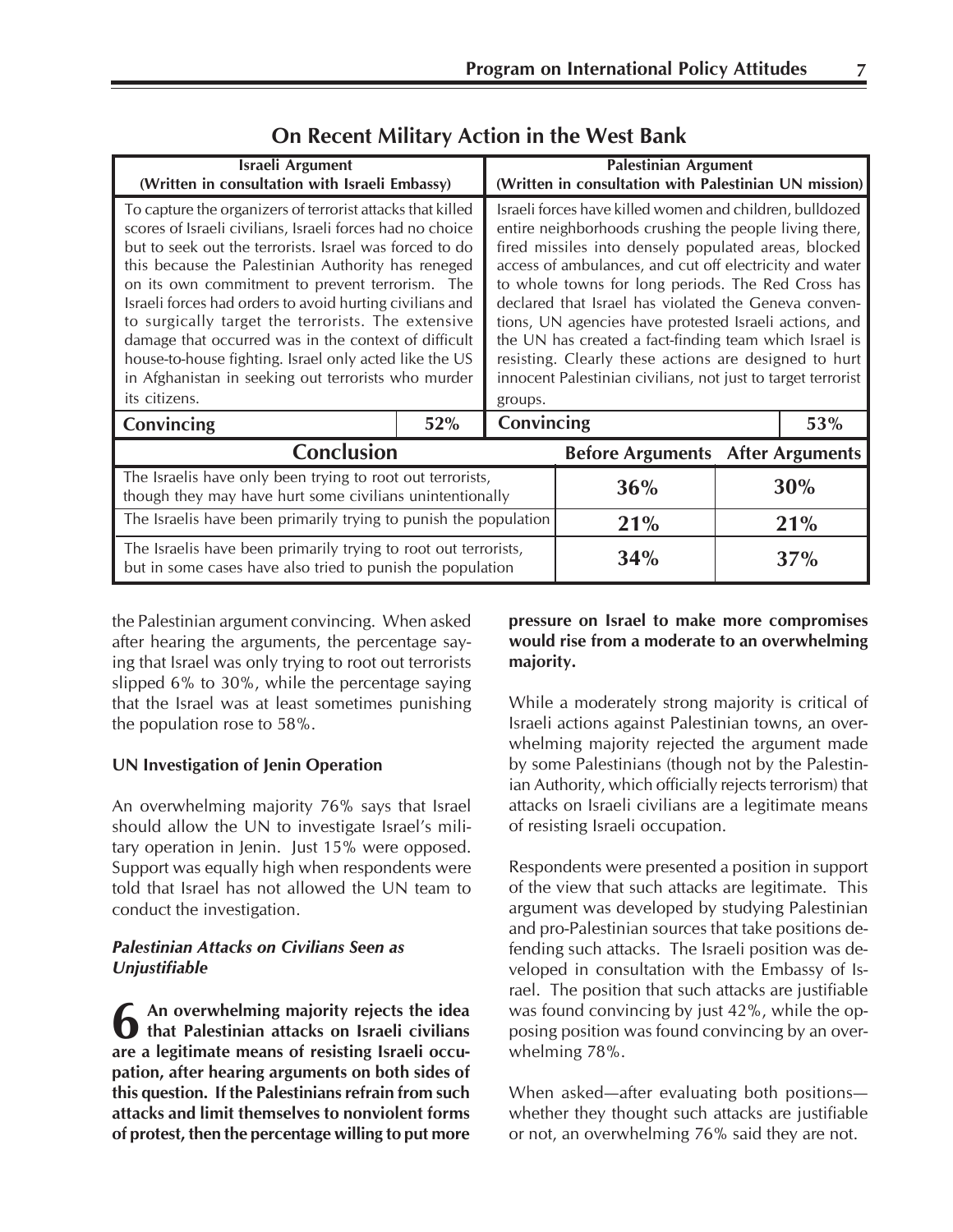

# **If Palestinians Used Nonviolent Forms of Protest**

If the Palestinians refrain from further terrorism and limit themselves to nonviolent forms of protest, then the percentage willing to put more pressure on Israel to make more compromises would rise from a moderately strong majority to an overwhelming majority.

To set a baseline, respondents were asked, "Overall, do you favor or oppose the US putting more pressure on Israel to make compromises with the Palestinians?" Fifty-six percent said they would favor doing so, with 35% opposed.

Those who were opposed to putting more pressure or did not answer were then asked, "I'd like you to imagine that the Palestinians stopped engaging in all forms of terrorism, including suicide bombing, and instead used nonviolent forms of protest such as demonstrations, strikes, and boycotts. Would you then favor or oppose the US putting more pressure on Israel to make compromises with the Palestinians?" Sixty-four percent of this group said they would then change their position to favor putting more pressure on the Israelis,

thus raising the percentage willing to put more pressure on the Israelis to an overwhelming 84%.



*Opposition to Israeli Settlements*

**7** A modest majority believes that Israel should not build settlements in the West Bank and Gaza. This is true both before and after respon-**A modest majority believes that Israel should not build settlements in the West Bank and dents hear Israeli and Palestinian arguments on the issue.**

Respondents were initially presented the subject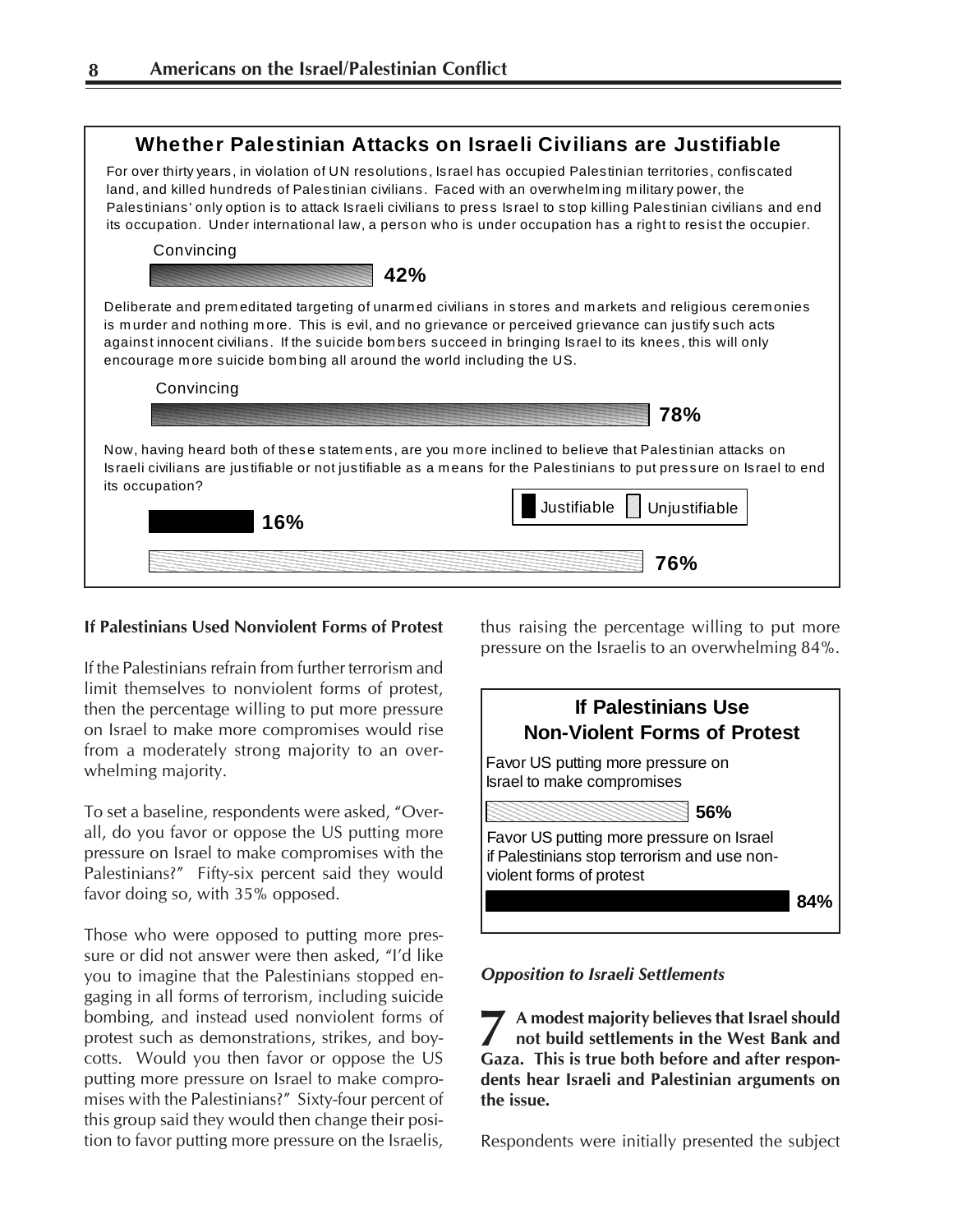| <b>Israeli Position</b>                                                                                                                                                                                                            |     | <b>Palestinian Position</b>                                                                                                                                                                                                                                                              |                  |                                                     |     |     |  |
|------------------------------------------------------------------------------------------------------------------------------------------------------------------------------------------------------------------------------------|-----|------------------------------------------------------------------------------------------------------------------------------------------------------------------------------------------------------------------------------------------------------------------------------------------|------------------|-----------------------------------------------------|-----|-----|--|
| Israel has a right to build settlements in the West<br>Bank and Gaza because Jews have lived in these<br>areas for centuries and have legitimate historical<br>claims to property there.                                           |     | UN resolutions 242 and 338, which were endorsed<br>by nearly all members of the UN, including the US,<br>called for Israel to withdraw from territories it invaded<br>in the 1967 war. Thus, for Israel to build new settle-<br>ments in these areas is illegal under international law. |                  |                                                     |     |     |  |
| Convincing                                                                                                                                                                                                                         | 54% | Convincing                                                                                                                                                                                                                                                                               |                  |                                                     | 57% |     |  |
| Just as Arabs live in Israel, Jews should be able to<br>live in the areas which could come under Palestin-<br>ian control in the future. Thus, Israel has a right to<br>build housing for Jews who want to live in those<br>areas. |     | During the peace process, Israeli settlement activity<br>doubled. As Israel was negotiating about land with<br>the Palestinians, they continued to illegally confis-<br>cate land. Clearly the Israelis are negotiating in bad<br>faith and undermining the peace process.               |                  |                                                     |     |     |  |
| Convincing                                                                                                                                                                                                                         | 51% | Convincing<br>51%                                                                                                                                                                                                                                                                        |                  |                                                     |     |     |  |
| <b>Conclusion</b>                                                                                                                                                                                                                  |     |                                                                                                                                                                                                                                                                                          |                  | All right to<br>Should not<br><b>Build</b><br>Build |     |     |  |
| Do you think it is all right for Israel to build settlements in<br>the West Bank and Gaza, or do you think they should not?                                                                                                        |     |                                                                                                                                                                                                                                                                                          | Before Arguments | 35%                                                 |     | 52% |  |
|                                                                                                                                                                                                                                    |     |                                                                                                                                                                                                                                                                                          | After Arguments  | 32%                                                 | 54% |     |  |

# **Settlements**

of the Israeli settlements with the following statement: "A highly controversial issue is that Israel has built villages for Israelis, called settlements, in the West Bank and Gaza, which are territories where Palestinians live that have been occupied by Israel since the 1967 war."

Part of the sample was then asked, "Do you think it is all right for Israel to build settlements in the West Bank and Gaza, or do you think they should not?" Fifty-two percent said they should not, while 35% said it was all right (don't know, 12%).

To determine how Americans would evaluate the arguments presented on both sides, respondents heard two arguments in favor of the Israeli position and two arguments in favor of the Palestinian position. These arguments were written in close consultation with the representatives of the Embassy of Israel and the Palestinian UN Mission. The order of presentation of arguments was randomly reversed.

As shown above, a Palestinian argument based on international law did fairly well, with 57% finding it convincing, while another argument was found convincing by 51%. One of the Israeli positions was found convincing by a modest majority of 54%, and the other by just 51%.

After hearing the arguments, opposition to the settlements was slightly higher at 54%.

# *Support for US Participation in a Peacekeeping Operation*

**8** A very strong majority would support US par-<br>ticipation in a peacekeeping operation to **ticipation in a peacekeeping operation to monitor and enforce a peace agreement, if it is a UN-sponsored, multilateral operation.**

Other polls have asked about the US contributing troops to a future peacekeeping operation in the Middle East, and in most cases have found a divided response. In the PIPA focus groups, participants emphasized that they were concerned about whether other countries would be involved and whether the operation would be sponsored by the UN.

In the current poll the question spelled out that the operation would follow a peace agreement, would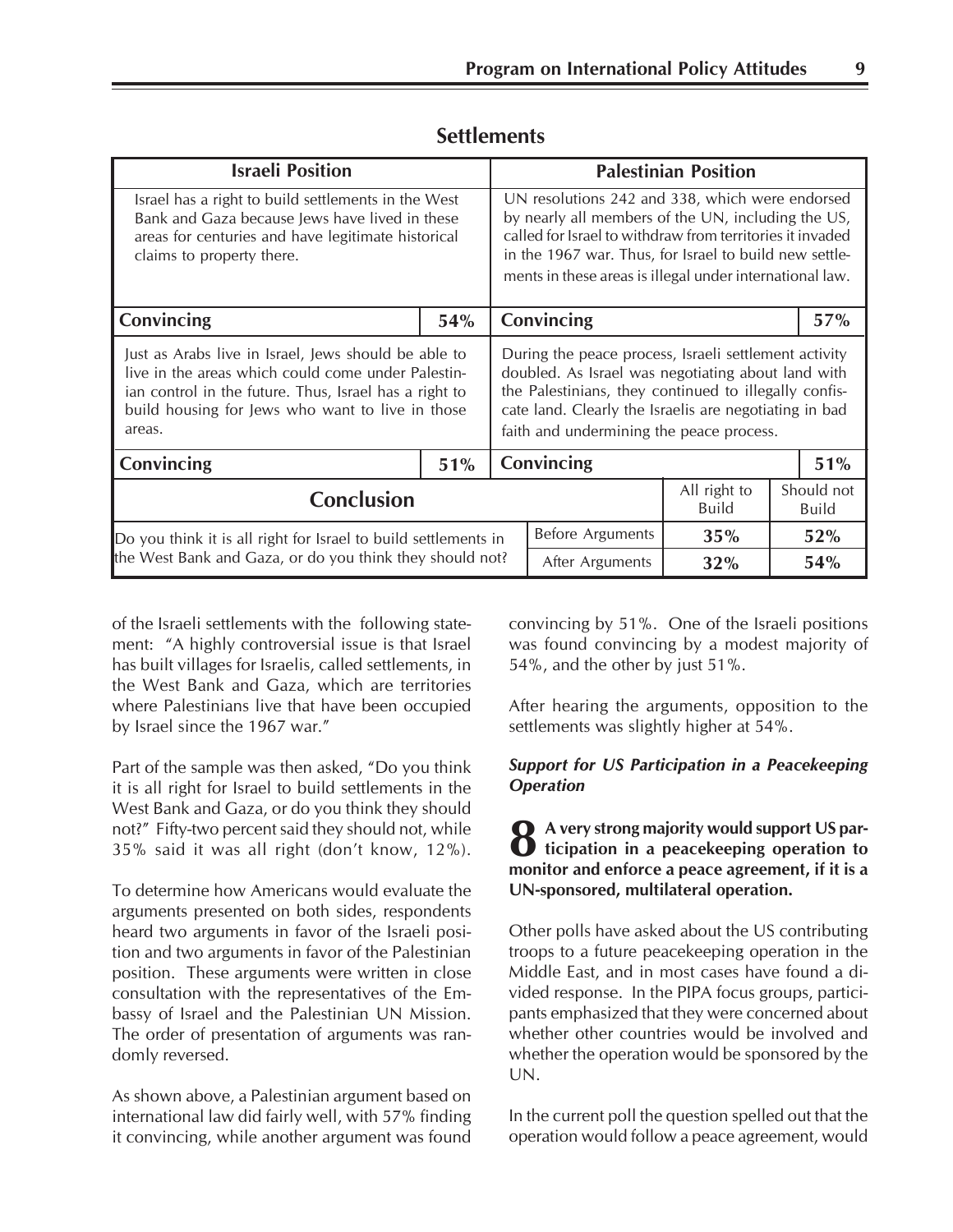be UN-sponsored, and that other countries would be contributing troops as well. With these conditions clarified, an overwhelming 77% said they would then support the US contributing troops.

# **U.S. Participation in Peacekeeping Operation** If Israel and the Palestinian Authority were to come to a peace agreement, would you support or oppose the U.S. participating, together with a number of other countries, in a UN-sponsored peacekeeping force to monitor and enforce the agreement? **77% 16% Support** Oppose

Numerous polls that have asked about contributing US troops to peacekeeping operations in a variety of other regions have also found that support varies widely, depending on whether it is spelled out that the US would be one nation among others contributing troops, that the operation would have a UN imprimatur, and that the operation would be the result of the parties reaching an agreement.

# *Support for More Multilateral Approach*

**9 Only a small minority favors the US taking the lead in trying to resolve the Israel-Palestinian conflict. A very strong majority favors either the UN (preferred by a plurality), or a group of leading nations including the US, taking the lead. As mentioned, an overwhelming majority favors convening an international conference.**

Very strong majorities favor a more multilateral approach to trying to solve the Israel-Palestinian conflict. As shown below, when asked who should take the lead, only 13% favored the US taking the lead. A very strong majority of 68% favored a multilateral approach, with 41% favoring the UN taking the lead and 27% favoring "a group of leading nations including the US." Just 15% said that "no outside country or group should take the lead."

Consistent with this position, as mentioned above,



an overwhelming majority supports the idea of an international conference

# *Want UN to Play Major Role*

**A strong majority favors the UN playing a major role in trying to resolve the Is-10** A strong majority favors the UN playing<br>rael-Palestinian conflict. If the parties are not **able to resolve the dispute over East Jerusalem, a robust majority favors giving the UN interim control over the disputed areas. Strong majorities also favor bold proposals for having the UN determine where to draw the borders between Israel and a new Palestinian state, and for the UN to step in and effectively make the territories a UN trusteeship.**

A key point of conflict between Israel and the Palestinians has been over areas of East Jerusalem which both parties want to control. This conflict was the key sticking point in the negotiations at Camp David and Taba and led to the breakdown of the peace process. Asked, "are you more inclined to believe that Israel should have control, the Palestinians should have control, or that both sides should allow the UN to have control unless they later come to some other compromise," 57% supported giving the UN control over the disputed areas, while 26% said Israel should have control and 7% said the Palestinians should have control. In the November 2001 PIPA poll, respondents were also asked about a proposal that "Jerusalem become an international city that would be policed by an international police force, so that they can each have their capitals in different parts of the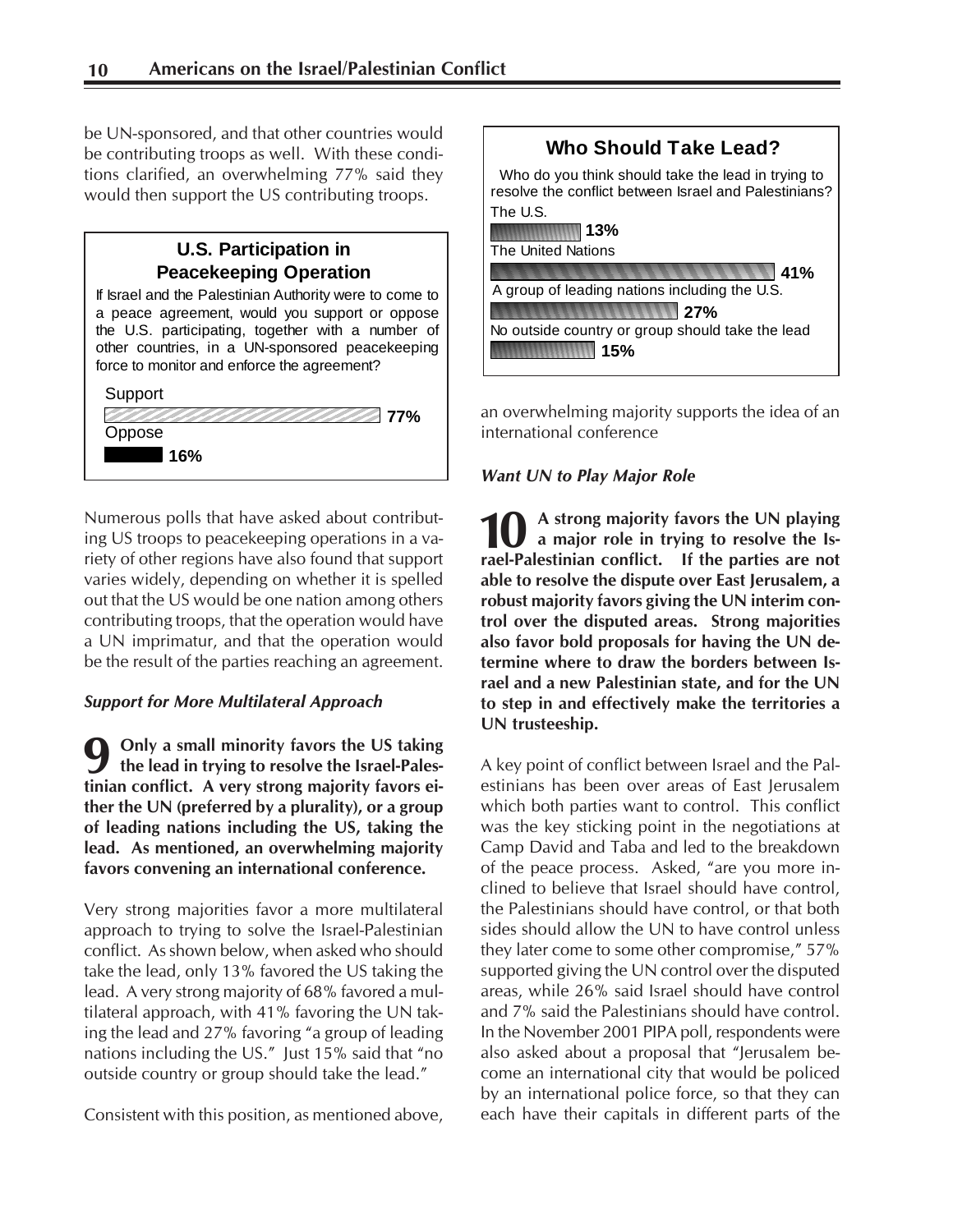

city." Fifty-one percent supported the idea, with 34% opposed.

Americans also show support for other bold proposals for the UN to take a major role in resolving the conflict. Respondents were presented the following option:

> To resolve the conflict over the borders between Israel and a future Palestinian state, the United Nations Security Council could hear both sides' arguments and then decide where the borders should be.

Sixty-seven percent favored the idea, while 27% thought this was not a good idea.

In an even bolder proposal, respondents considered the idea of having the UN temporarily govern the Palestinian territories, rather like a UN trusteeship. Respondents were asked:

The UN could make an offer to Israel and the Palestinians, that if Israel withdraws from the Palestinian territories, the UN would then temporarily take over the governance of the territories, like the UN has in Kosovo, and gradually develop the structures of a Palestinian state. Do you think this would be a good idea or not a good idea?

Fifty-eight percent thought this was a good idea, with 34% saying it was not.

### *Misperceptions*

**11** Only one quarter of Americans know that a majority of countries are more sympathetic to the Palestinian position, while only four **Only one quarter of Americans know that a majority of countries are more sympain ten know that a majority of countries disapprove of US Middle East policy. Only one in three are aware that more Palestinians than Israelis have died in the recent conflict.**

Many Americans appear to have a number of key misperceptions about the situation in the Middle East. When asked for their impressions on whether "more countries in the world are more sympathetic to the Israeli or the Palestinian position, or is it roughly balanced?" only 27% knew that more countries are more sympathetic to the Palestinian position. Sixty-one percent mistakenly thought that a majority of countries were either more sympathetic to the Israeli position (22%), or that sympathies were "roughly balanced" (39%). Twelve percent did not give an answer.

Only 43% knew that more countries disapprove "how the US has generally dealt with the Israeli-Palestinian conflict." Forty-seven percent mistakenly believed that more countries approve (18%) or that the numbers of countries approving and disapproving were "roughly balanced" (29%). Another 9% did not answer.

Asked whether "so far this year, more Israelis or more Palestinians have died in the conflict, or is the number roughly equal?" only 32% of respondents were aware that more deaths have occurred on the Palestinian side than on the Israeli side. Half believed that either more Israelis had died (15%), or that the deaths suffered by Israelis and Palestinians had been roughly equal (35%). Another 18% did not answer.